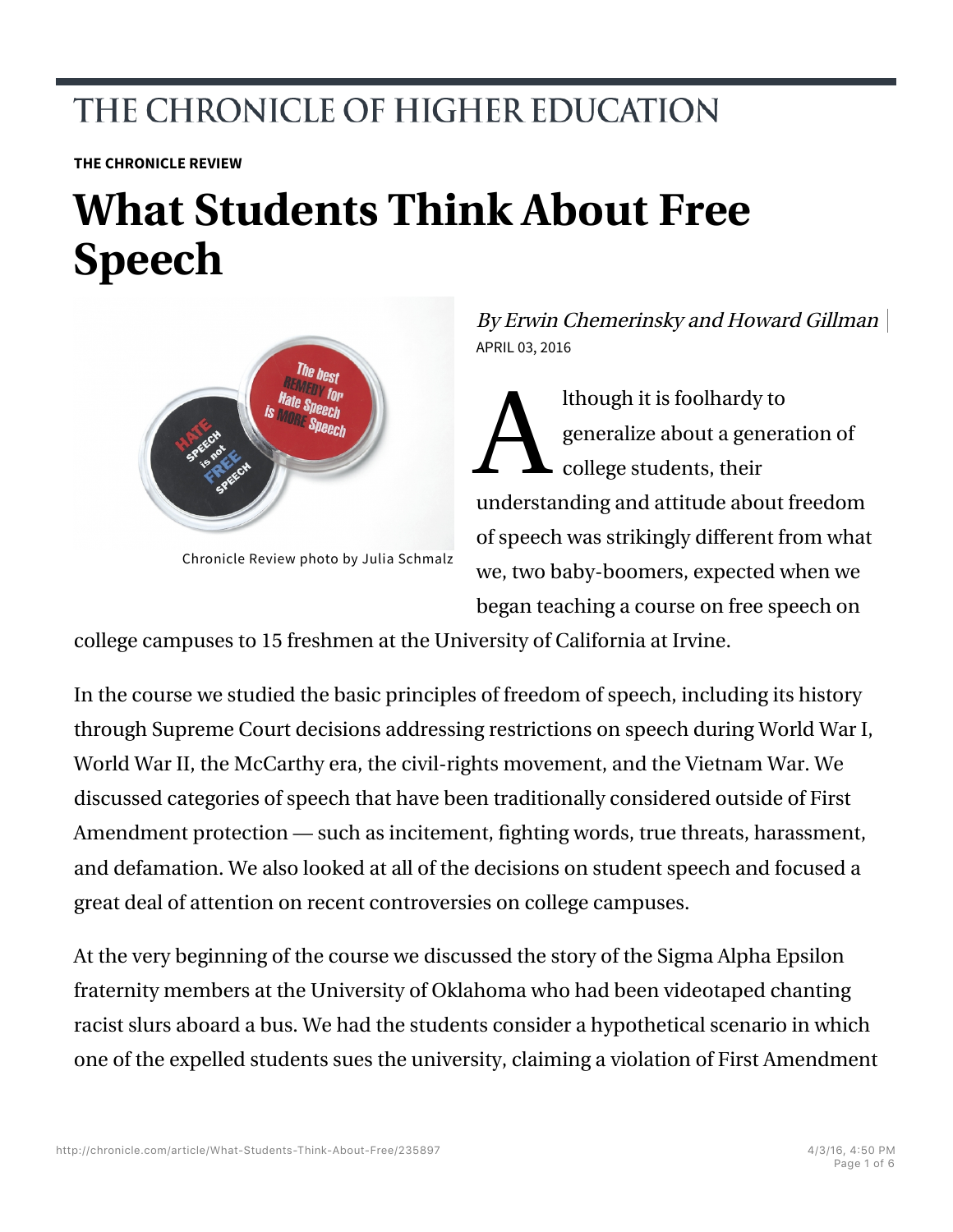rights. When asked to vote whether the student or university should win the lawsuit, our students voted unanimously in favor of the university and against free-speech rights. We concluded the course by polling them again on the same problem, and then the students split almost evenly. The difference in the discussion was remarkable; the instinctive desire to eradicate racist speech was replaced by all of the students seeing the need to strike a balance between free speech and creating a positive learning environment for all on campus.

Still, despite some evolution in their thinking, our students were skeptical of wellestablished precedents for the protection of offensive or hateful speech. Why? Here's what we learned from them:

This generation has a very strong and persistent instinct to protect others against hateful, discriminatory, or intolerant speech, especially in educational settings.

**The historic link between free speech and the protection of dissenters and vulnerable groups is outside their direct experience of today's students.**

This is the first generation of students to be educated, from a young age, not to bully. For as long as they can remember, their schools have organized "tolerance weeks." Their teachers and coaches are (thankfully) less likely to mock or shame students for poor performance. Compared to

when the two of us were in middle and high school in the 1960s and '70s, there are much greater efforts to avoid making young people feel bad about themselves.

Our students often related personal stories of how bullying at school and on social media had affected people they cared about. They are deeply sensitized to the psychological harm associated with hateful or intolerant speech, and their instinct is to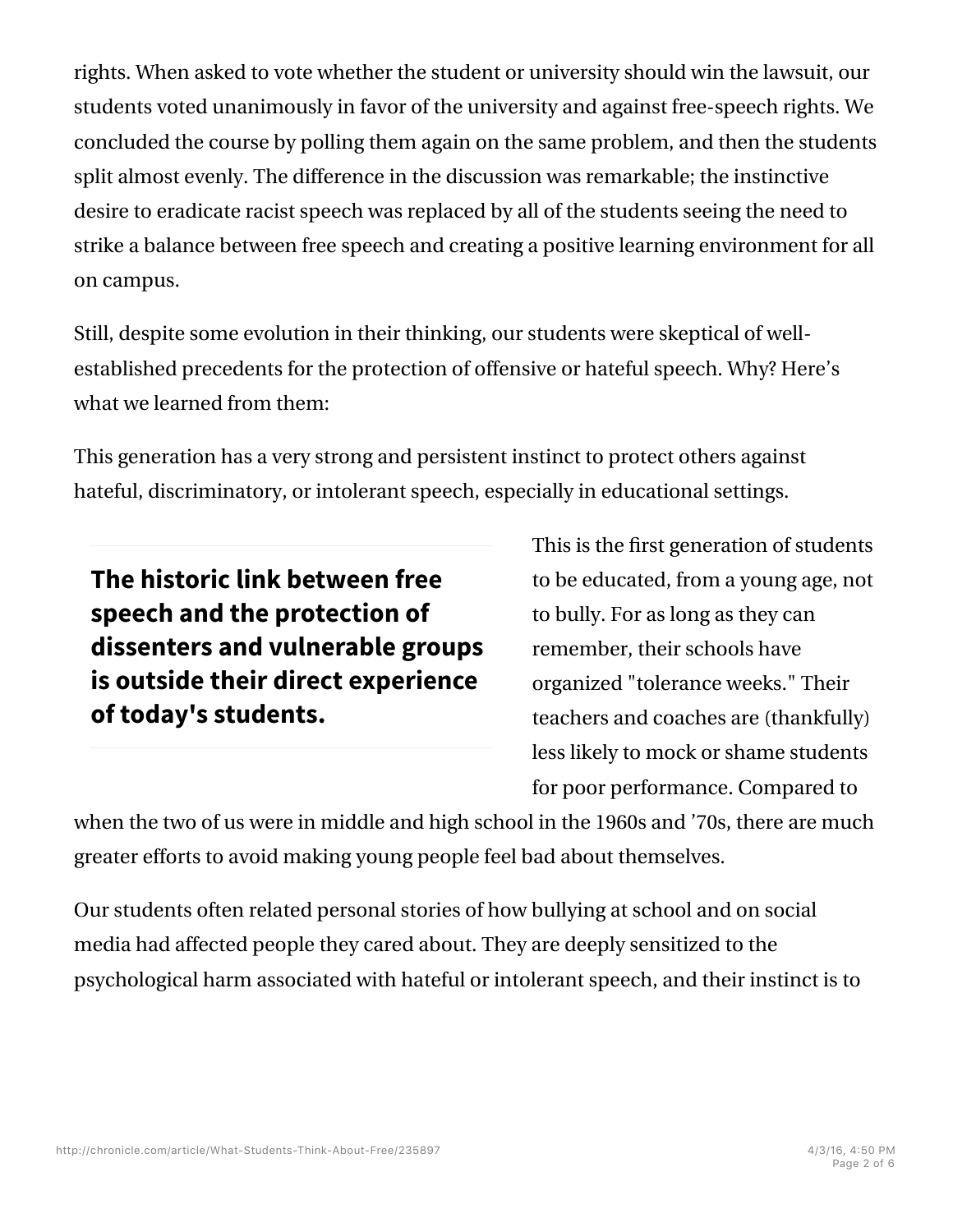be protective. We realized that common descriptions of this generation of college students too often omits this sense of compassion and the admirable desire to protect their fellow students.

Additionally, arguments about the social value of freedom of speech are very abstract to today's undergraduates because they did not grow up at a time when the act of punishing speech was associated with hurting people and undermining other worthwhile values. Our students knew little about the history of free speech in the United States and had no awareness of how speech often had been directed to helping vulnerable political minorities: anti-imperialists, workers' rights advocates, and progressives in the 1910s and '20s; religious minorities during World War II; leftists during the McCarthy era; civil-rights advocates; anti-war protesters during the Vietnam War; student free-speech advocates.

The two of us grew up during the time of civil-rights and anti-Vietnam War protests. Much of the speech that was considered important to protect was raucous and even profane. Protesters burned draft cards, flags, and bras; cities prosecuted people who wore T-shirts that expressed obscene sentiments about the draft; authors, publishers, and even comedians risked jail by pushing against historic prohibitions against indecency or obscenity. We saw firsthand how officials attempted to stifle or punish protesters by claiming that they were defending community values or responding to threats to the public peace. We also saw how stronger principles of free speech assisted the drive for desegregation, the push to end the war, and the efforts of historically marginalized people to challenge convention and express their identities in new ways. In our experience, speech that was sometimes considered offensive, or that made people uncomfortable, was a good and necessary thing for progress.

F or today's students, the historic link between free speech and the protection of dissenters and vulnerable groups is outside their direct experience, and too distant to affect their feelings about freedom of speech. As a result, their initial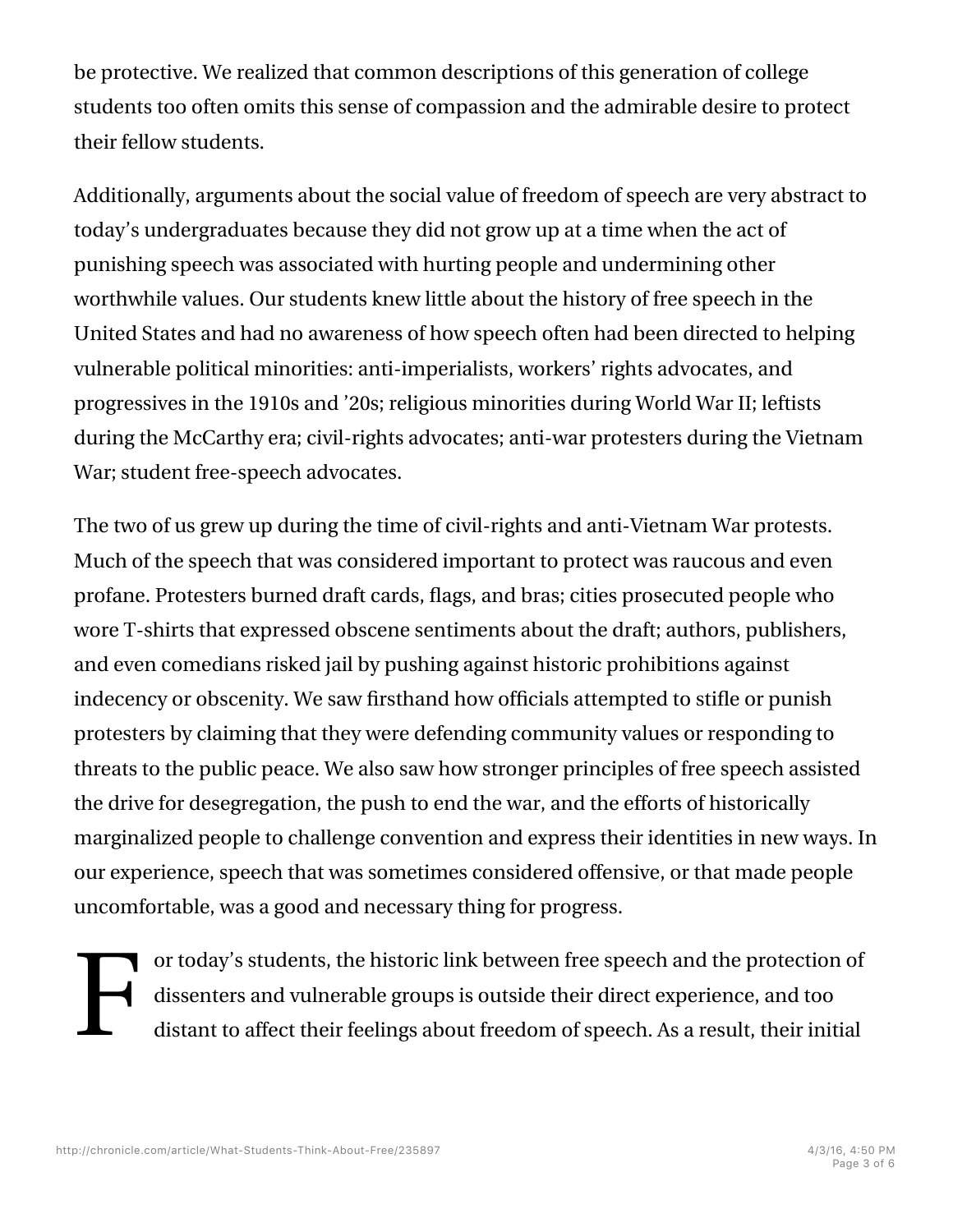instinct was to be more trusting of the government and other public institutions, including the university, to regulate speech to protect students and prevent disruptions of the educational environment.

As the course went on, our students gained a deeper understanding of the potential for the abuse of power when officials are authorized to restrict unpopular speech. However, they continued to be concerned that the court's categories of unprotected speech were not broad enough to deal with certain harms that concerned them. For example, they worried that the definition of "incitement" was not broad enough to allow the government to stop international terrorists from using the Internet to recruit converts and help those recruits plan terrorist attacks.

They supported the rights of Westboro Baptist Church protesters, known for staging antigay protests at military funerals, among other spectacles, even though that speech was deeply offensive and inflicted emotional harm. But in educational settings, they wanted officials to do all they can to create a supportive learning environment. There was no support among our students for the right of a faculty member to resist a university requirement to include "trigger warnings" on syllabi. They acknowledged the right of a faculty member to criticize such a mandate, but as was the case with their K-12 teachers, they thought the main role of the faculty member was to create a nurturing learning environment, not to be confrontational. They were not used to teachers who believed that learning could take place in an environment where students were made uncomfortable, or were forced to reflect on disturbing topics, or had their views challenged rather than always validated.

Studying free-speech law made them much more nuanced in drawing distinctions as to what speech to allow and what to punish. Some drew a distinction based on whether the hateful speech was directed to others or expressed more generally. This accounts for some of the change in votes regarding the Sigma Alpha Epsilon fraternity example. But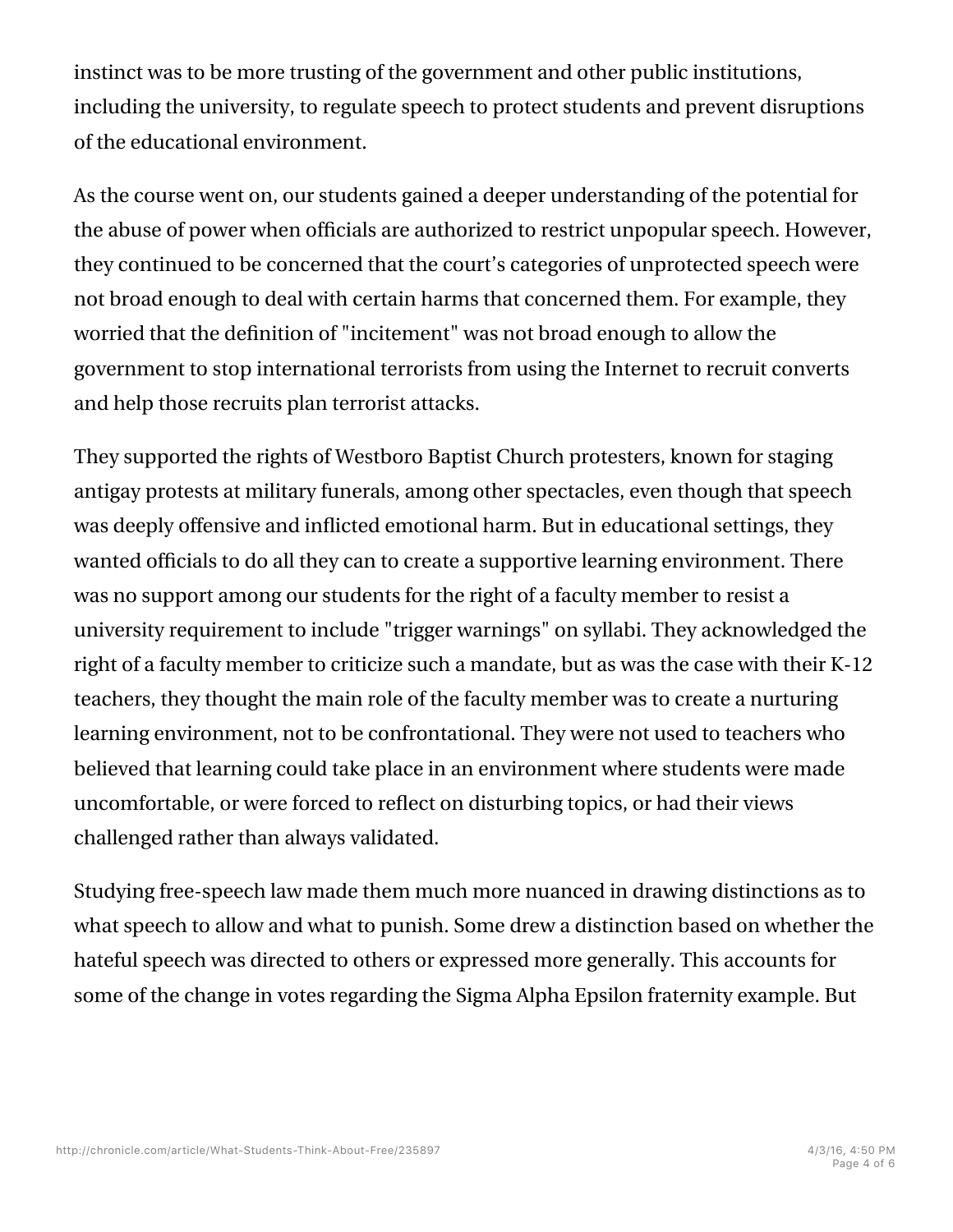they worried that if the university only restricted speech that amounted to "harassment" or "true threats," there would still be too much room for exclusionary, discriminatory, or insulting speech by people on campus.

The students came to recognize that campus officials should not protect people from being made uncomfortable by the expression of strongly-held political or religious views. They agreed that campuses should not be cleansed of all controversial opinions or all expressions that some might consider offensive.

Still, they remained skeptical of the value of defending hateful or discriminatory speech that was not clearly tied to deeply held beliefs about religion or politics. Divisive ideas that were sincerely held seemed like a different thing than being mean, trying to make people feel bad, or other speech acts that seemed to have no social value worth protecting. The on-campus presence of people who had hateful or judgmental opinions — even if those opinions were expressed off campus or online — was a serious matter of concern. Our students acknowledged that one could decide to deal with this problem with more speech rather than restrictions or punishments, but they were not sure this was enough to protect their peers from psychological distress.

Finally, we realized that current debates about the appropriate boundaries of campus free speech will not be a mere replay of 1990s battles over campus "hate speech" codes.

We found what has recently been reported by the Pew Research Center to be true: Millennials are much more supportive of censoring offensive statements about minorities. They are also much less amenable to being persuaded by countervailing arguments about the need to protect hateful speech. This is not just a matter of not being exposed to pro-speech arguments or not taking them seriously. These were bright and thoughtful students at a leading research university, and they are thinking about these issues in fresh ways.